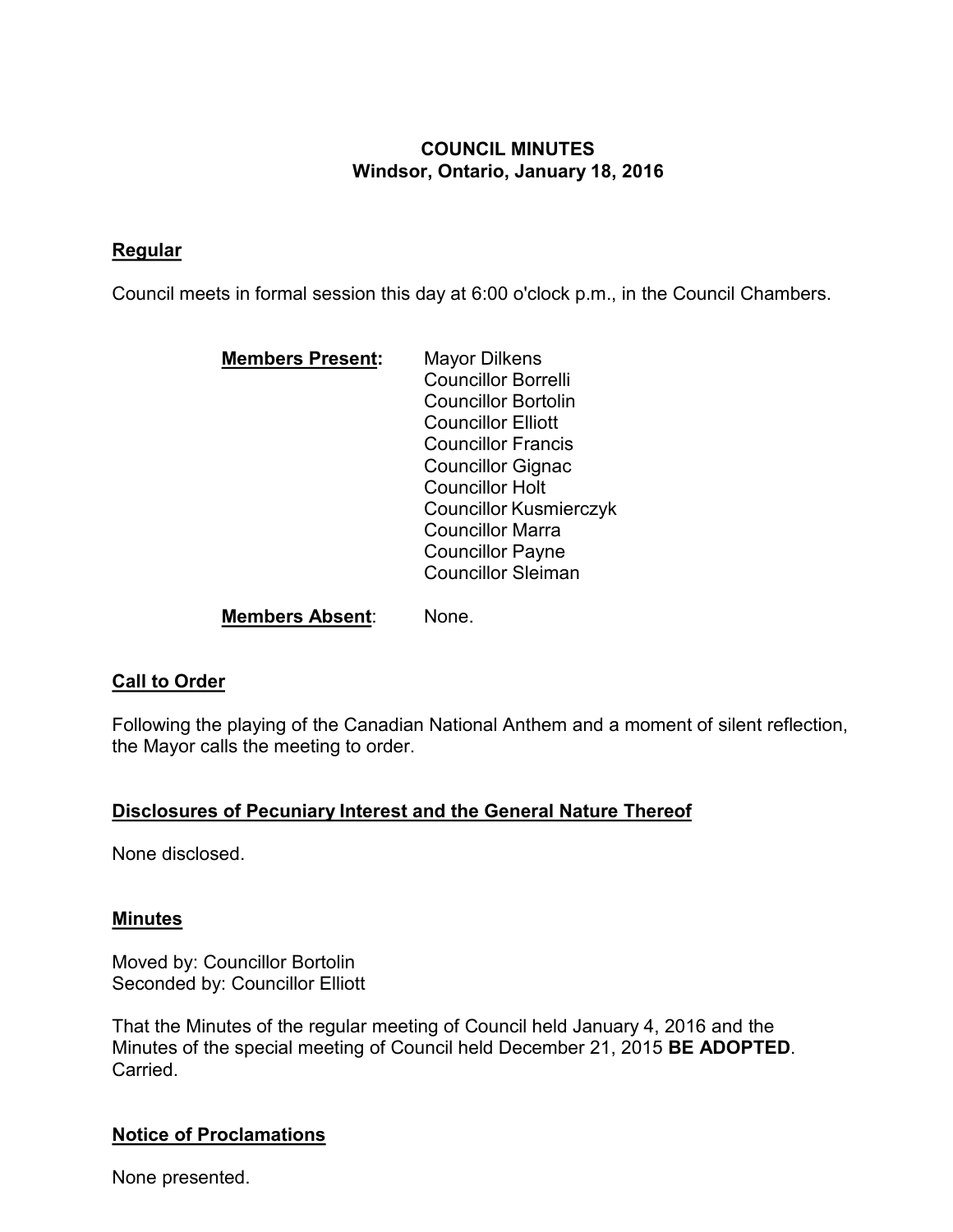## **Committee of the Whole**

Moved by: Councillor Francis Seconded by: Councillor Gignac

That Council do now rise and move into Committee of the Whole with the Mayor presiding for the purpose of dealing with:

- (a) communication items;
- (b) consent agenda;
- (c) hearing requests for deferrals or referrals of any items of business;
- (d) hearing presentations and delegations;
- (e) consideration of business items;
- (f) consideration of Committee reports:
	- (i) **Report of Special In-Camera Meeting or other Committee as may be held prior to Council** (if scheduled); and
	- (ii) **Report of the Striking Committee** of its meeting held January 4, 2016;
	- (iii) **Report of the Striking Committee** of its meeting held January 18, 2016;
	- (iv) **Report of the Special In-Camera** meeting of the Environment, Transportation & Public Safety Standing Committee (Transit Windsor Board of Directors) meeting held December 21, 2015; and

(g) consideration of by-laws 7-2016 through 13-2016 (inclusive). Carried.

## **Communications**

Moved by: Councillor Holt Seconded by: Councillor Kusmierczyk

## Decision Number: **CR30/2016**

That the following Communication Items 1 to 11 and 14 to 20 inclusive, as set forth in the Council Agenda **BE REFERRED** as noted except Communication No. 12 and 13 which are dealt with as follows:

## **Communication No. 12:**

Moved by: Councillor Francis Seconded by: Councillor Gignac

## Decision Number: **CR31/2016**

That the correspondence from the Essex Region Conservation Authority (ERCA) dated January 7, 2016 regarding "ERCA's 2016 Draft Budget – 30 Day notice to member municipalities" **BE RECEIVED** for information; and further,

WHEREAS this draft budget presents two options with respect to levy apportionment (Option 1 which would see a \$62,182 increase to the City of Windsor; and Option 2 which would see a \$36,492 increase to the City of Windsor);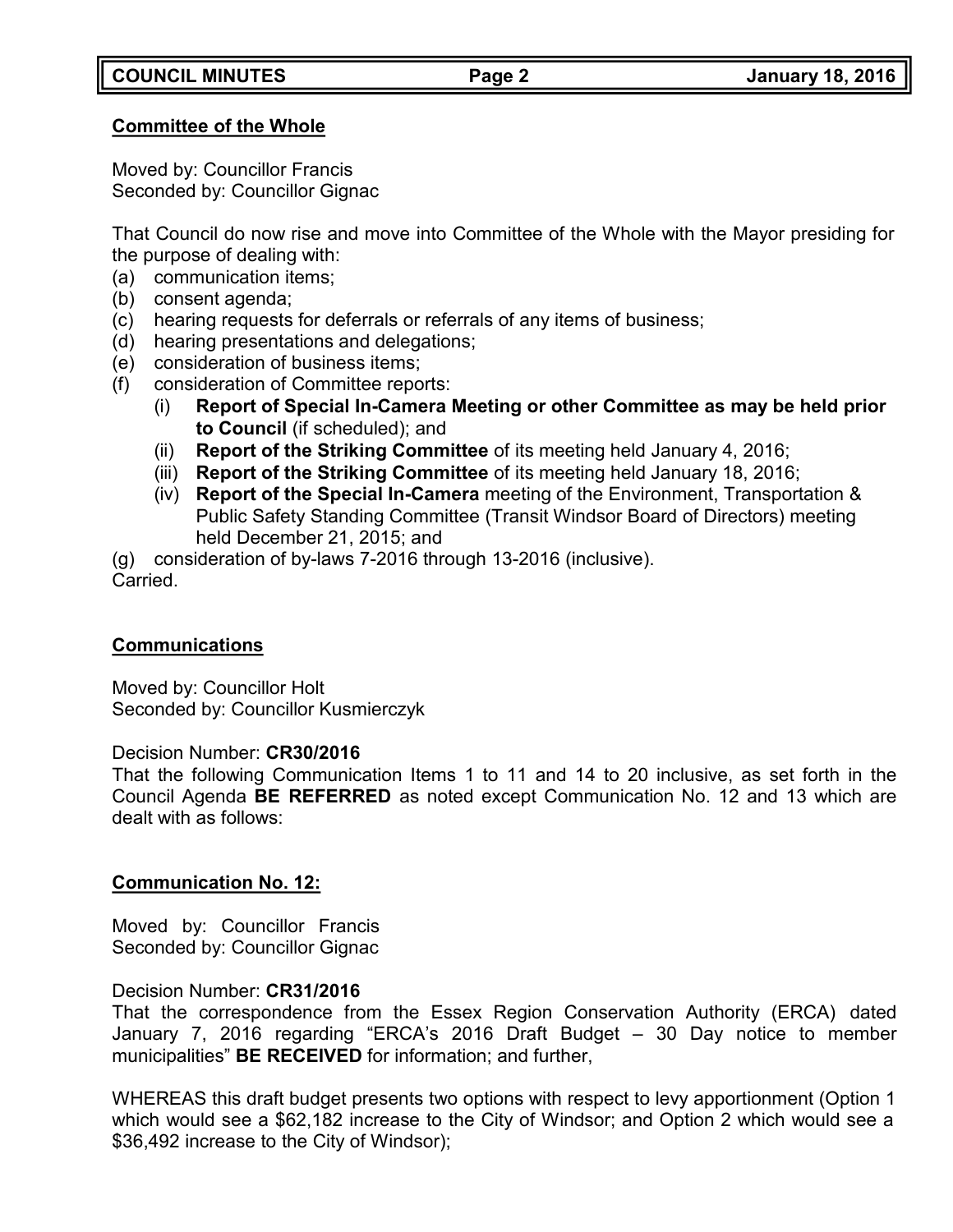| <b>COUNCIL MINUTES</b> | Page 3 | <b>January 18, 2016</b> |
|------------------------|--------|-------------------------|
|                        |        |                         |

THEREFORE BE IT RESOLVED that Windsor City Council **REAFFIRM** its commitment to hold the line, and that Administration **BE DIRECTED** to communicate this reaffirmation to the ERCA Board, with regards to Council's stand as it relates to the levy apportionments. Carried.

Clerk's File: GCE2016

### **Communication No. 13:**

Moved by: Councillor Gignac Seconded by: Councillor Marra

Decision Number: **CR32/2016**

That the correspondence from the Municipal Employer Pension Centre Ontario (MEPCO) Board Chair dated January 11, 2016 regarding "request to renew support for MEPCO so that the Centre can continue to do its work in representing municipal governments of Ontario on pension matters" **BE RECEIVED**; and further,

That Administration **BE DIRECTED** to send a letter to both the Executive Director of the Association of Municipalities of Ontario (AMO), and to the MEPCO Board Chair, seeking clarification in terms of what this organization would be doing in the interest of municipalities, specifically with regards to the proposed Ontario Retirement Pension Plan (ORPP), and as to what advocacy, if any, they would conduct for municipalities. Carried.

Clerk's File: GP2016

| <b>Item</b> | <b>From</b>                                                     | <b>Description</b>                                                                                                                                                                         |
|-------------|-----------------------------------------------------------------|--------------------------------------------------------------------------------------------------------------------------------------------------------------------------------------------|
| 1           | <b>Ministry of Municipal</b><br>Affairs & Housing               | The Smart Growth for Our Communities Act, 2015.<br><b>City Solicitor</b><br><b>City Planner</b><br>GP2016<br><b>ZS2016</b>                                                                 |
| 2           | Ministry of<br><b>Community &amp; Social</b><br><b>Services</b> | Healthy Smiles Ontario Program.<br><b>Community Development &amp; Health Commissioner</b><br><b>Note &amp; File</b><br><b>MH2016</b>                                                       |
| 3           | <b>Ministry of Finance</b>                                      | Response regarding the sale of spirits in grocery stores<br>authorized to sell beer.<br><b>Note &amp; File</b><br>GP2016                                                                   |
| 4           | Federation of<br>Canadian<br>Municipalities (FCM)               | Information regarding FCM Membership.<br><b>Chief Administrative Officer</b><br><b>Note &amp; File</b><br><b>MMF2016</b>                                                                   |
| 5           | Federation of<br>Canadian<br>Municipalities (FCM)               | Request for Proposals to host either the March 6-9<br><b>or</b><br>September 11-14, 2018 meetings of FCM's<br><b>Board</b><br>of<br>Directors.<br><b>Note &amp; File</b><br><b>MMF2016</b> |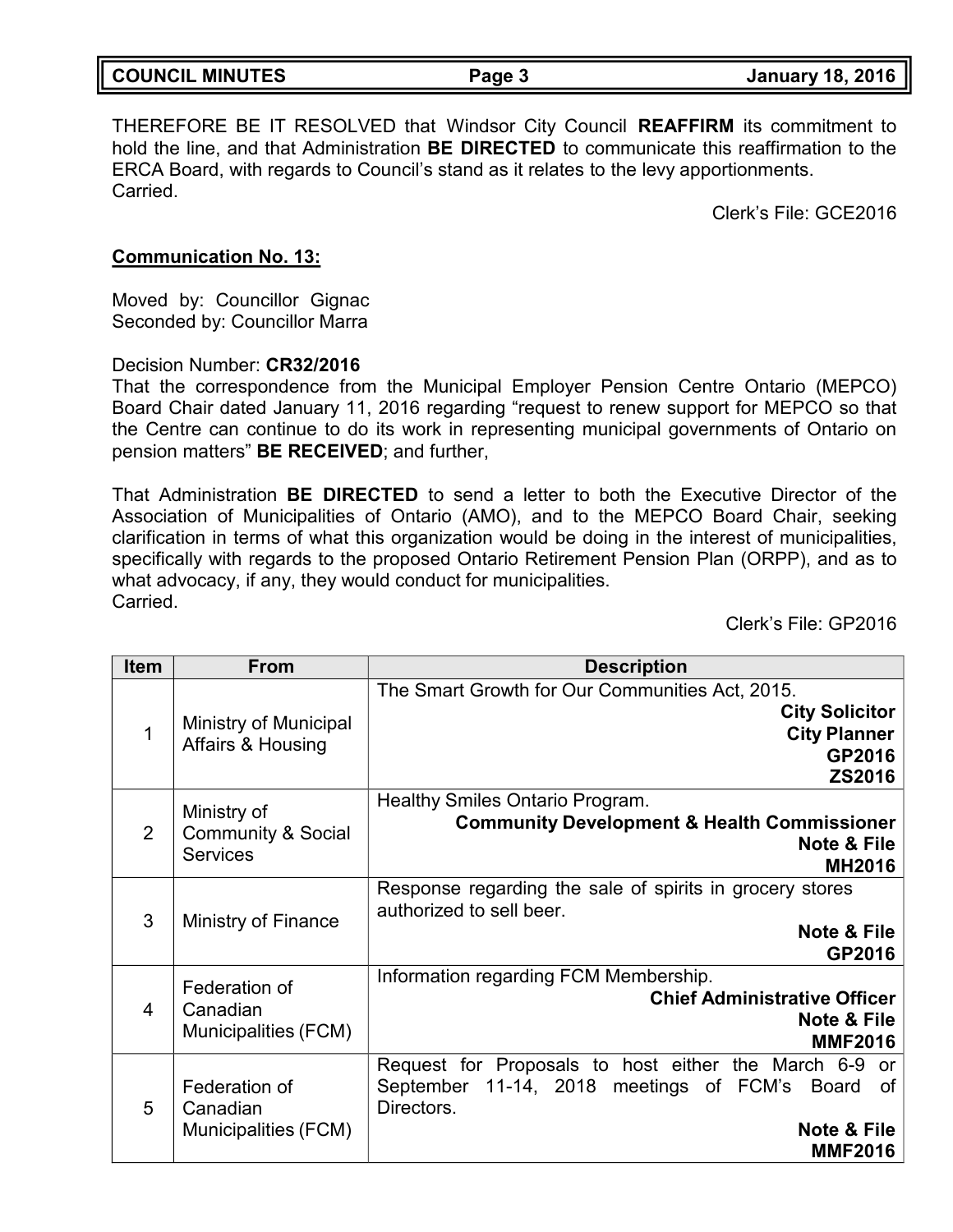**COUNCIL MINUTES Page 4 January 18, 2016**

| 6              | Association of<br>Municipalities of<br>Ontario (AMO)                  | Planning the Future, Today.<br>Summary of AMO's 2016<br><b>Strategic Objectives.</b><br><b>CLT Members</b><br><b>Note &amp; File</b><br><b>MMA2016</b>                                                                                          |  |
|----------------|-----------------------------------------------------------------------|-------------------------------------------------------------------------------------------------------------------------------------------------------------------------------------------------------------------------------------------------|--|
| $\overline{7}$ | Jules Santarossa,<br>District Deputy,<br><b>Knights of Columbus</b>   | Request to sign the Special Olympic flag.<br><b>COUNCIL DIRECTION REQUESTED, otherwise Note &amp; File</b><br><b>APR2016</b>                                                                                                                    |  |
| 8              | <b>Ombudsman Ontario</b>                                              | Materials relating to the Ontario Ombudsman's oversight of<br>municipalities. (Due to size the attachment is available for<br>viewing at (www.citywindsor.ca)<br><b>City Clerk</b><br><b>City Solicitor</b><br><b>Note &amp; File</b><br>GM2016 |  |
| 9              | Pinchin Ltd.                                                          | Notification of Intent to Apply Non-Potable Standards at 719<br>Riverside Drive East, Windsor.<br><b>City Engineer</b><br><b>City Planner</b><br><b>Manager, Pollution Control</b><br><b>Note &amp; File</b><br>EI/11165                        |  |
| 10             | <b>Union Gas</b>                                                      | Request for Greenhouse Gas Emissions Impact Deferral<br>Account.<br><b>Note &amp; File</b><br><b>MU2016</b>                                                                                                                                     |  |
| 11             | Secretary/Treasurer<br>Committee of<br>Adjustment                     | Agenda for the Committee of Adjustment meeting to be held<br>on Thursday, January 28, 2016, Council Chambers, 3rd Floor,<br>Windsor City Hall.<br>Note & File<br>ZC2016                                                                         |  |
| 12             | <b>Essex Region</b><br>Conservation<br><b>Authority (ERCA)</b>        | <b>Essex Region Conservation Authority 2016 Draft Budget:</b><br>30 Day Notice to Member Municipalities.<br><b>Chief Financial Officer &amp; City Treasurer</b><br><b>Note &amp; File</b><br><b>GCE2016</b>                                     |  |
| 13             | <b>Municipal Employer</b><br><b>Pension Centre</b><br>Ontario (MEPCO) | Request to renew membership.<br><b>Chief Financial Officer &amp; City Treasurer</b><br><b>COUNCIL DIRECTION REQUESTED, otherwise Note &amp; File</b><br>GP2016                                                                                  |  |
| 14             | Manager of Urban<br>Design                                            | Application of Bob Reid - Pioneer Energy for Site Plan<br>Approval to permit an addition at 4560 Howard Avenue.<br>Note & File<br>ZS/12407                                                                                                      |  |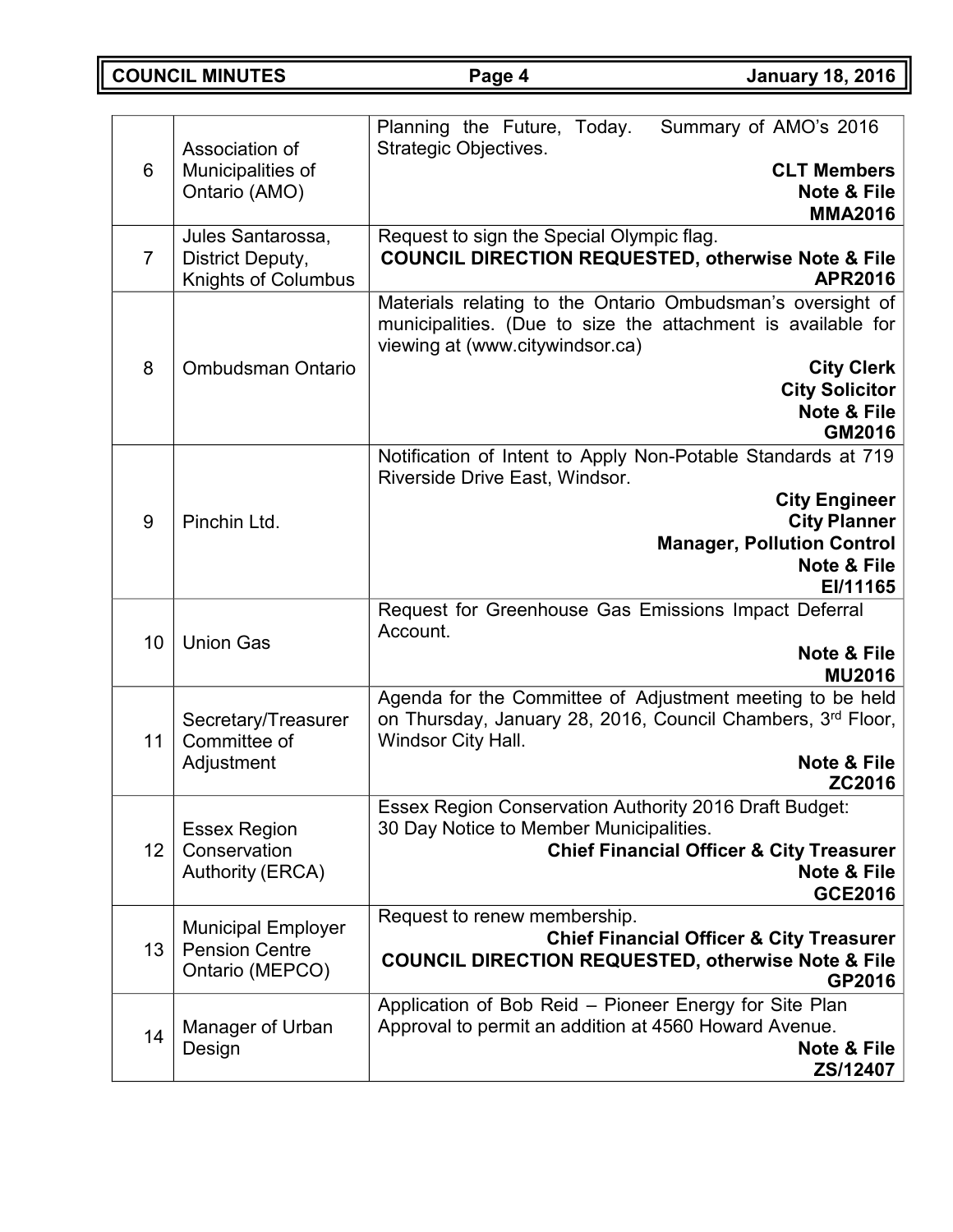**COUNCIL MINUTES Page 5 January 18, 2016**

| 15 | Manager of Urban<br>Design                    | Application of Ron Gaghiardi - Venchiarutti Gagliardi Architect<br>Inc. for Site Plan Approval to permit a proposed commercial<br>development at 3575 Forest Glade Drive.<br>Note & File<br>ZS/12408                                             |
|----|-----------------------------------------------|--------------------------------------------------------------------------------------------------------------------------------------------------------------------------------------------------------------------------------------------------|
| 16 | Manager of<br>Development<br>Applications     | Application of 1508 Walker (Canada) Ltd. For Zoning<br>Amendment to permit an additional permitted use for lands<br>located at 1508 Walker Road.<br>Note & File<br>ZB/12420                                                                      |
| 17 | Manager of<br>Development<br>Applications     | Application of A.D.E. Development & Leasing Corp. for Zoning<br>Amendment to permit the construction of a multi-residential<br>condominium building for lands located at 7400 & 7448<br><b>Wyandotte Street East.</b><br>Note & File<br>ZB/12421 |
| 18 | <b>Chief Administrative</b><br><b>Officer</b> | 2015 Municipal Accomplishments - A Snapshot.<br><b>Note &amp; File</b><br>AS2016                                                                                                                                                                 |
| 19 | <b>Chief Administrative</b><br><b>Officer</b> | Chief Administrative Officer - Accomplishments 2015 and<br>Performance Appraisal.<br><b>Note &amp; File</b><br>APR/10711                                                                                                                         |
| 20 | <b>City Engineer</b>                          | Riverside Drive Vista Project Update.<br><b>Note &amp; File</b><br><b>SW/8513</b>                                                                                                                                                                |

**Clerk's Note**: Mayor and City Council signed the special Olympic flag as requested in Communication No. 7 by Jules Santarossa, District Deputy, Knights of Columbus

## **Consent Agenda**

Moved by: Councillor Marra Seconded by: Councillor Payne

That the following Consent Agenda and the recommendations contained in the administrative reports **BE APPROVED** as amended:

Item 1 RFP86-15 Acquisition of Self Contained Breathing Apparatus (SCBA) Item 2 Connecting Links Grant Application

Item 4 January 4, 2016 Council Communication #15 – Administrative Response (License Agreement with the Downtown Windsor Community Collaborative for use of the improved property municipally known as 930 Marion Avenue)

# **Consent Committee Reports**

None presented.

Carried.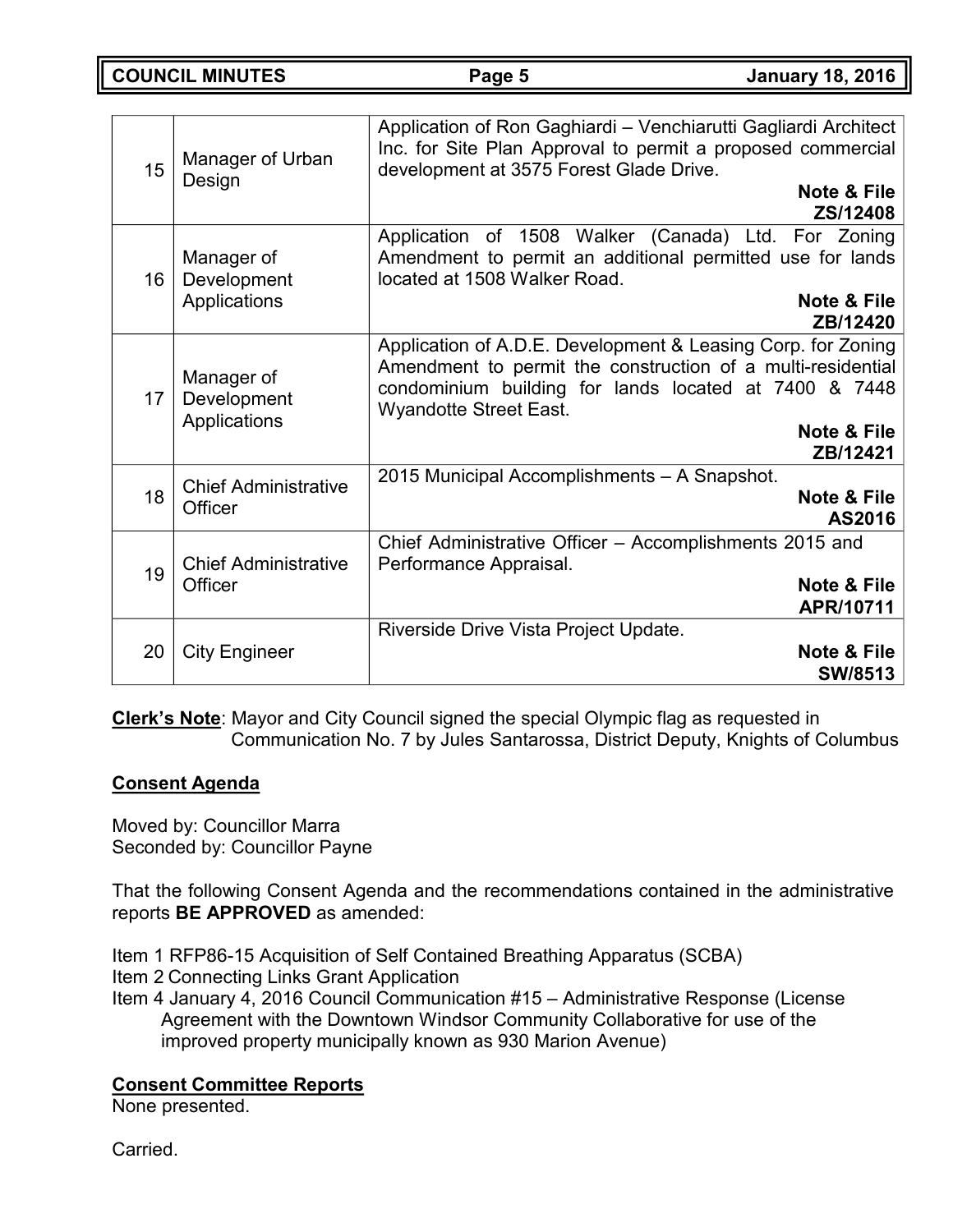## **Deferrals, Referrals and/or Withdrawals**

None requested.

## **PRESENTATION**

### **Bruce Elman, Integrity Commissioner**

Bruce Elman, Integrity Commissioner, appears before Council to present his 2015 Annual Integrity Commissioner Report, for the period October 1, 2014 through September 30, 2015, stressing the importance of the education component and concludes by providing a summary of the number of inquiries and complaints filed.

Moved by: Councillor Marra Seconded by: Councillor Francis

Decision Number: **CR33/2016** That the presentation by the Integrity Commissioner regarding his 2015 Annual Integrity Commissioner Report for the period covering October 1, 2014 through September 30, 2015 **BE RECEIVED**. Carried.

## **DELEGATIONS**

Nil.

## **Regular Business Items (for final disposition of these matters see Schedule "A" attached)**

Item 3 Appointment of Integrity Commissioner

## **Consideration of Committee Reports**

Moved by: Councillor Bortolin Seconded by: Councillor Elliott

Decision Number: **CR34/2016** That the **Report of the special In-camera** meeting held January 18, 2016 **BE ADOPTED** as presented. Carried.

Clerk's File: ACO2016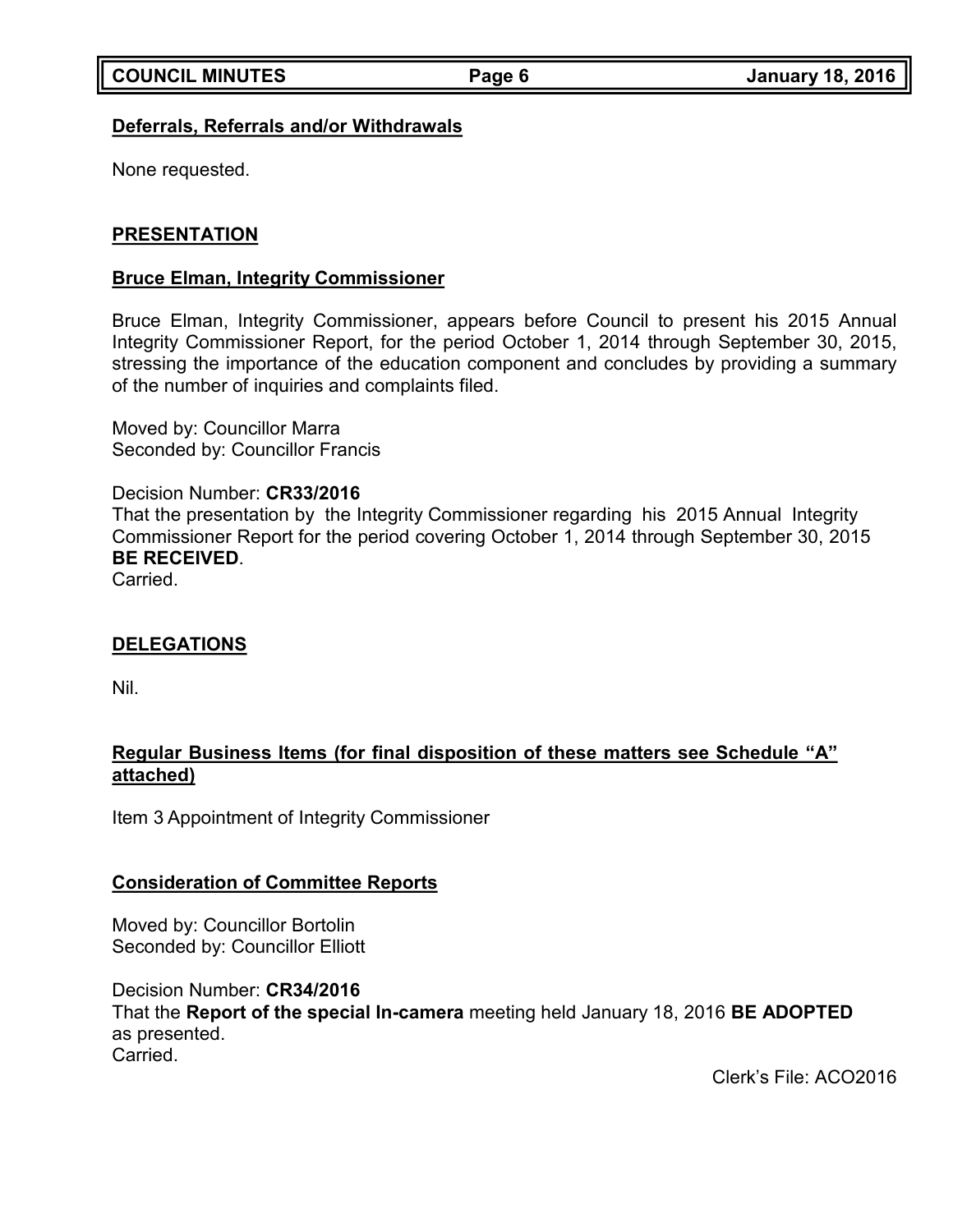## **COUNCIL MINUTES Page 7 January 18, 2016**

Moved by: Councillor Bortolin Seconded by: Councillor Elliott

Decision Number: **CR35/2016** That the **Report of the Striking Committee** of its meeting held January 4, 2016 **BE ADOPTED** as presented. **Carried** 

Clerk's File: ACO2016

Moved by: Councillor Bortolin Seconded by: Councillor Elliott

Decision Number: **CR36/2016** That the **Report of the Striking Committee of its** meeting held January 18, 2016 **BE ADOPTED** as presented. Carried.

Clerk's File: ACO2016

Moved by: Councillor Bortolin Seconded by: Councillor Elliott

Decision Number: **CR37/2016**

That the **Report of the Special In-Camera** meeting of the Environment, Transportation & Public Safety Standing Committee (Transit Windsor Board of Directors) held December 21, 2015 **BE ADOPTED** as presented. **Carried** 

Clerk's File: ACO2016

### **By-laws**

Moved by: Councillor Francis Seconded by: Councillor Gignac

That the following By-laws No. 7-2016 through 13-2016 (inclusive) be introduced and read a first and second time:

- 7-2016 "A BY-LAW TO FURTHER AMEND BY-LAW 9023 BEING A BY-LAW TO REGULATE VEHICULAR PARKING WITHIN THE LIMITS OF THE CITY OF WINDSOR ON MUNICIPAL STREETS, MUNICIPAL PARKING LOTS AND PRIVATE PROPERTIES", authorized by CAO3309, approved December 26, 2015
- 8-2016 "A BY-LAW TO AUTHORIZE THE CORPORATION OF THE CITY OF WINDSOR TO ENTER INTO EXTENSION AGREEMENTS AND FOR THE CHIEF ADMINISTRATIVE OFFICER AND CLERK TO EXECUTE SUCH AGREEMENTS", authorized by By-Law 47-2010, passed March 22, 2010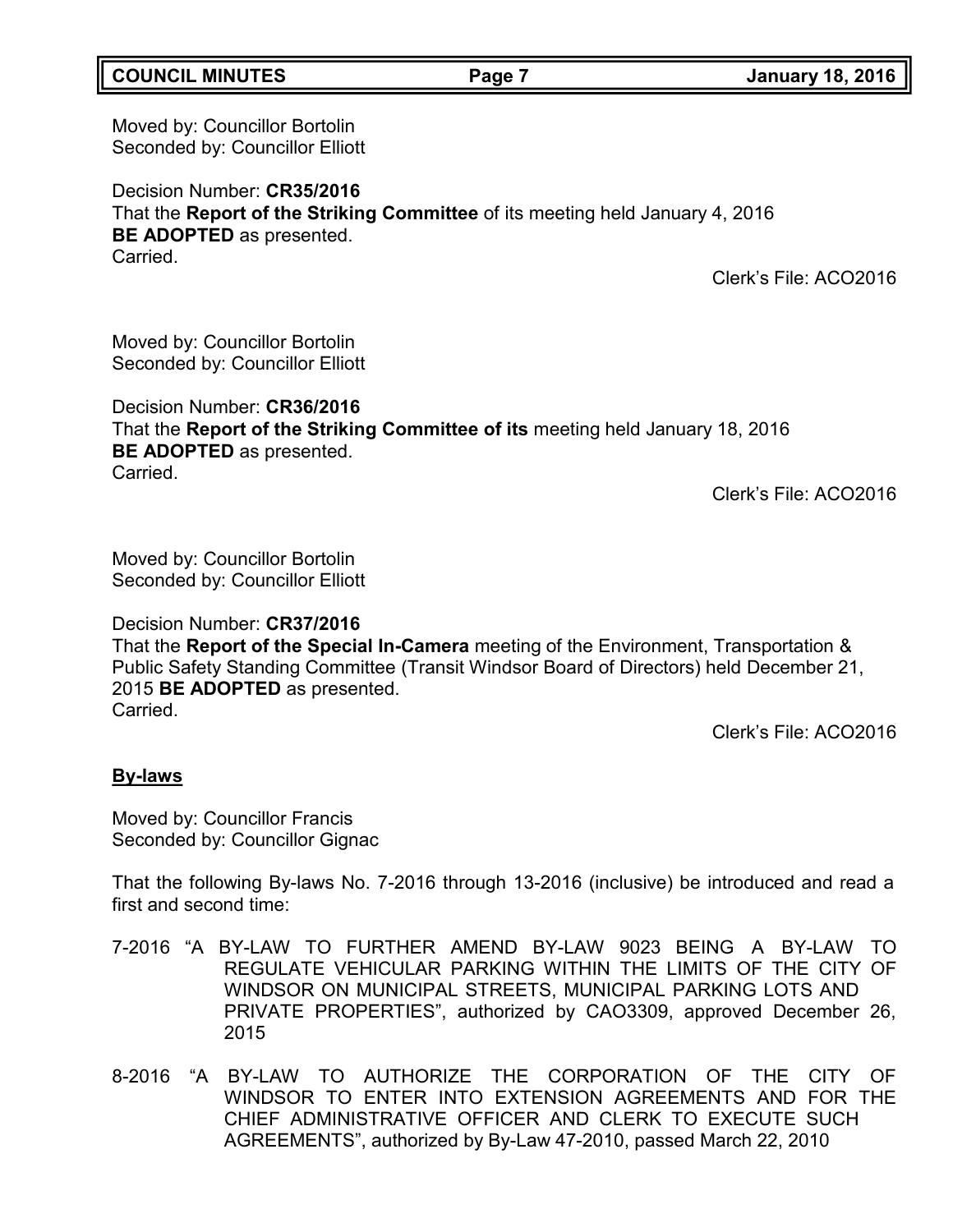| <b>COUNCIL MINUTES</b> | Page 8 | <b>January 18, 2016</b> |
|------------------------|--------|-------------------------|

- 9-2016 "A BY-LAW TO FURTHER AMEND BY-LAW NUMBER 244-2004, BEING A BY-LAW TO DESIGNATE ANIMAL CONTROL OFFICERS FOR THE CORPORATION OF THE CITY OF WINDSOR", authorized by Procedure By-Law 98-2011, adopted June 7, 2011
- 10-2016 "A BY-LAW TO AMEND BY-LAW 179-2008, BEING A BY-LAW RESPECTING THE ISSUANCE OF VARIOUS PERMITS AND THE SCHEDULING OF INSPECTIONS", authorized by B23-2015, adopted December 21, 2015
- 11-2016 "A BY-LAW TO ASSUME SCENIC STREET, SHAMROCK STREET, SNOWCREST STREET, STONESCAPE STREET AND PART OF LUXURY AVENUE FROM SCENIC STREET TO STONESCAPE STREET BEING STREETS SHOWN ON PLAN 12M-407 KNOWN AS SCENIC STREET, SHAMROCK STREET, SNOWCREST STREET, STONESCAPE STREET AND PART OF LUXURY AVENUE FROM SCENIC STREET TO STONESCAPE STREET AND THE MUNICIPAL SERVICES LOCATED THEREIN, IN THE CITY OF WINDSOR", authorized by M98-2012, adopted February 21, 2012
- 12-2016 "A BY-LAW TO AMEND BY-LAW NUMBER 392-2002, BEING A BY-LAW TO ESTABLISH AND REQUIRE PAYMENT OF FEES AND CHARGES", authorized by B23-2015, adopted December 21, 2015
- 13-2016 "A BY-LAW TO CONFIRM THE PROCEEDINGS OF THE COUNCIL OF THE CORPORATION OF THE CITY OF WINDSOR AT ITS MEETING HELD ON THE EIGHTEENTH DAY OF JANUARY, 2016"

**Carried** 

Moved by: Councillor Holt Seconded by: Councillor Kusmierczyk

That the Committee of the Whole does now rise and report to Council respecting the business items considered by the Committee:

- **1) Communication Items (as amended)**
- **2) Consent Agenda (as amended)**
- **3) Items Deferred Items Referred**
- **4) Consideration of the Balance of Business Items (see Schedule "A")**
- **5) Committee Reports (as presented)**
- **6) By-laws given first and second readings (as presented)**

**Carried** 

### **Notices of Motion**

None presented.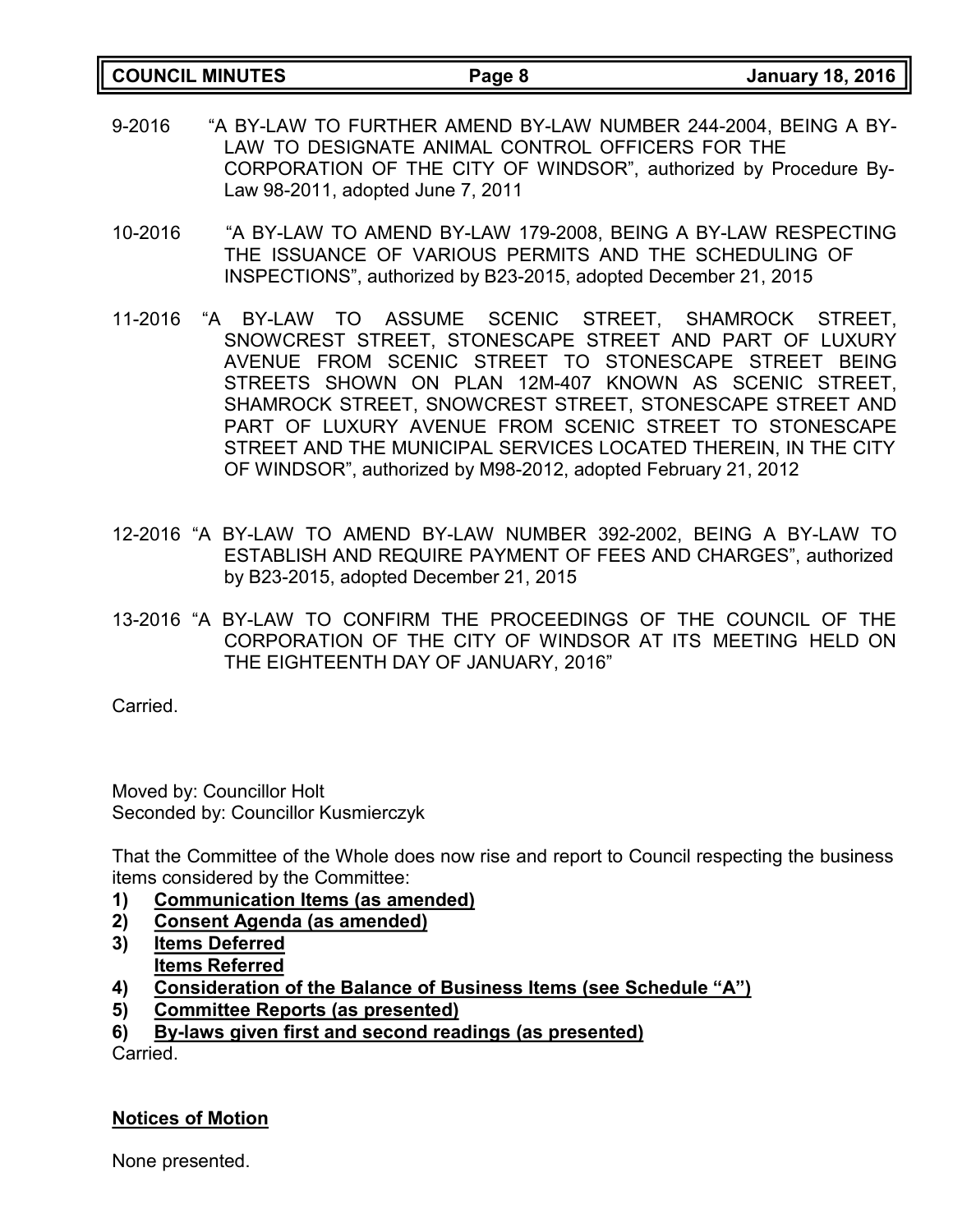## **Third Reading of By-laws**

Moved by: Councillor Marra Seconded by: Councillor Payne

That the following By-laws No. 7-2016 through 13-2016 (inclusive), having been read a first and second time be now read a third time and finally passed and that the Mayor and Clerk **BE AUTHORIZED** to sign and seal the same notwithstanding any contrary provision of the Council.

**Carried** 

### **Petitions**

None presented.

### **Council Questions**

Moved by: Councillor Bortolin Seconded by: Councillor Elliott

### Decision Number: **CR38/2016**

That the following Council Question by Councillor Gignac **BE APPROVED**, and that Administration **BE DIRECTED** to proceed with the necessary actions to respond to the Council Question in the form of a written report, consistent with Council's instructions, and in accordance with Section 17.1 of the Procedure By-law 98-2011:

### **CQ3-2016**

Asks Administration to prepare a report on the municipal property known as Abars at the foot of Lauzon Road on Riverside Drive East and its condition. I have had several inquiries as to the heritage status. Carried.

Clerk's File: MB12016

Moved by: Councillor Bortolin Seconded by: Councillor Elliott

## Decision Number: **CR39/2016**

That the following Council Question by Councillor Payne **BE APPROVED**, and that Administration **BE DIRECTED** to proceed with the necessary actions to respond to the Council Question in the form of written report, consistent with Council's instructions, and in accordance with Section 17.1 of the Procedure By-law 98-2011: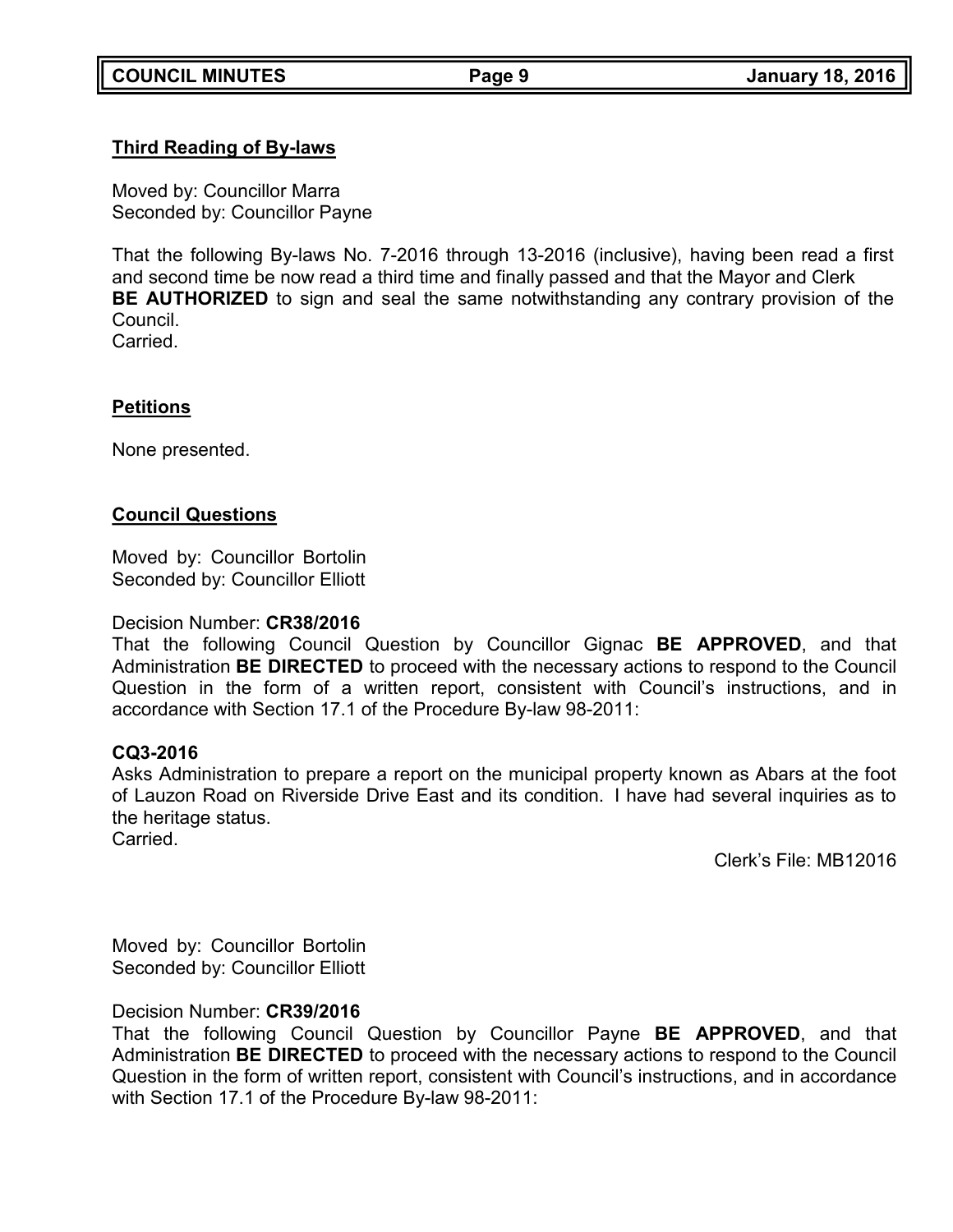| <b>COUNCIL MINUTES</b> | Page 10 | <b>January 18, 2016</b> |
|------------------------|---------|-------------------------|
|                        |         |                         |

### **CQ4-2016**

The City of Windsor smoking by-law has not been updated in a decade. In the interim, new smoking and tobacco products have entered the market which currently fall outside the bylaw's scope. Additionally, the level of protection provided in public spaces from tobacco and smoking related harms has been enhanced in many Ontario communities, but those enhancements are not reflected in the City of Windsor's by-law.

Could I ask Administration to research best practices in the region, work with the Windsor Essex County Health Unit and present a recommendation to strengthen the City's smoking bylaw where already in place? Further, to enhance the level of protection, I would ask that additional city assets, specifically parks, be included for consideration in the report. Carried.

Clerk's File: MH2016

Moved by: Councillor Bortolin Seconded by: Councillor Elliott

### Decision Number: **CR40/2016**

That the following Council Question by Councillor Holt **BE APPROVED**, and that Administration **BE DIRECTED** to proceed with the necessary actions to respond to the Council Question in the form of written report, consistent with Council's instructions, and in accordance with Section 17.1 of the Procedure By-law 98-2011:

### **CQ5-2016**

Asks that Administration report back to Council outlining the different lighting standards in the City, and how projects that conform could produce results that the Windsor Police Services could deem deficient and unsafe. Carried.

Clerk's File: ST2016

### **Adjournment**

Moved by: Councillor Francis Seconded by: Councillor Gignac

That this Council meeting stand adjourned until the next regular meeting of Council or at the call of the Mayor. Carried.

Accordingly, the meeting is adjourned at 6:32 o'clock p.m.

**MAYOR**

## **THIS IS A DRAFT COPY**

**CITY CLERK**

### **DEPUTY CITY CLERK/SENIOR MANAGER OF COUNCIL SERVICES**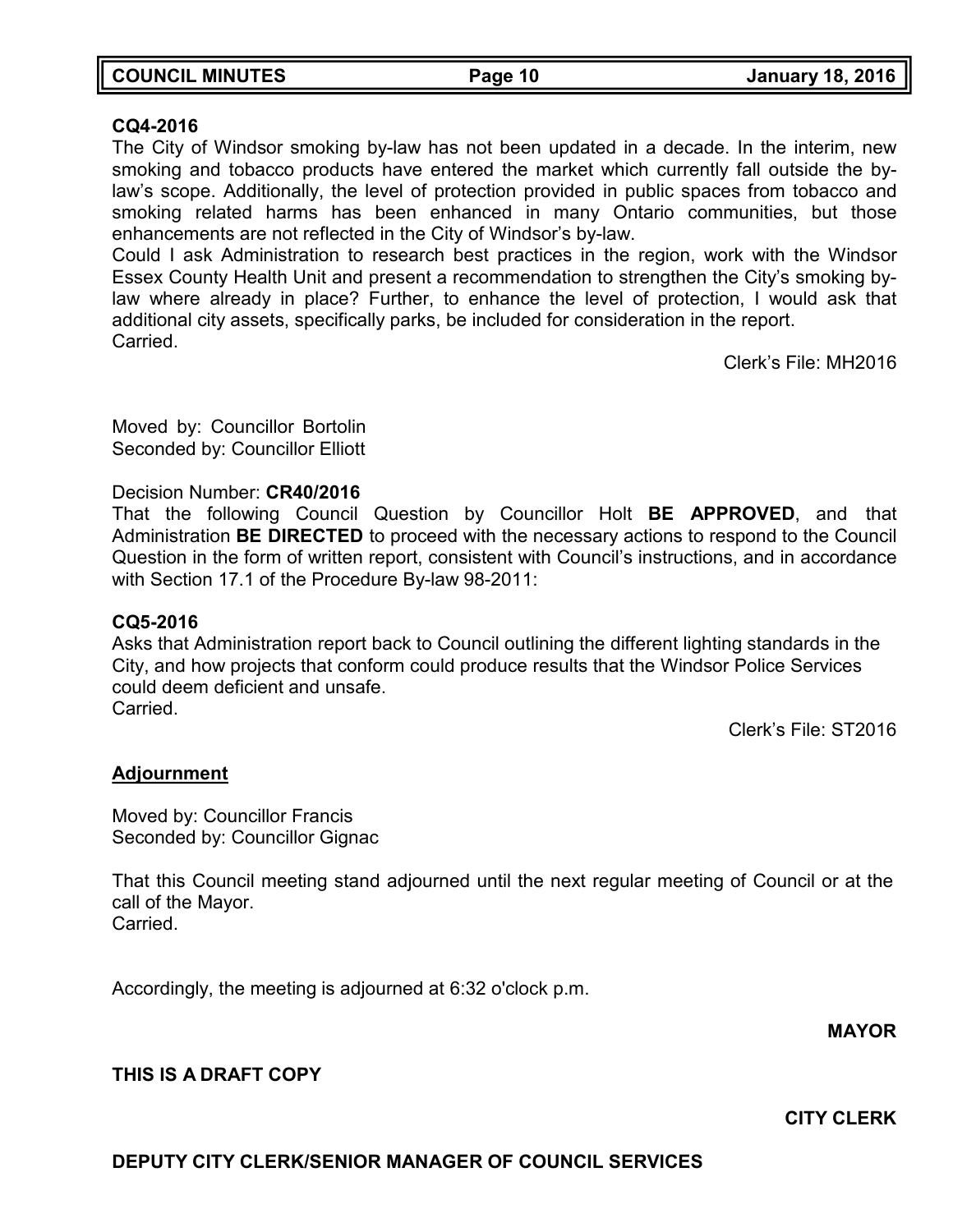## Moved by: Councillor Marra Seconded by: Councillor Payne

## Decision Number: CR41/2016

That City Council **APPROVE** the purchase of Self Contained Breathing Apparatus (SCBA) equipment and that, the Purchasing Supervisor, **BE AUTHORIZED** to issue a purchase order to A.J. Stone Company Ltd. in the amount of \$1,100,000 CAD (excluding HST) for the purchase of ninety-two (92) SCBA units and associated SCBA equipment; and

That City Council **APPROVE** transfer of \$27,763.00 from project 7145008 Fire Truck Equipment Purchases to project 7121012 Breathing App. Cylinders/Packs; and

That City Council **APPROVE** a pre-commitment of \$300,000 from the Fire and Rescue Services 2018 Capital Budget to fund the purchase.

> Agenda Item: C1 Report Number: 18092 Clerk's File: SF2016

Moved by: Councillor Marra Seconded by: Councillor Payne

Decision Number: CR42/2016

That Council **APPROVE** the grant application submission to the Connecting Link program for Huron Church road as identified in Appendix A; and,

That should the application be successful the Chief Administrative Officer and City Clerk **BE AUTHORIZED** to sign as required agreements and contracts with the Ministry of Transportation in order to secure the grant funding; such documents to be satisfactory in form to the City Solicitor, in technical content to the City Engineer and in financial content to the City **Treasurer** 

> Agenda Item: C2 Report Number: 18094 Clerk's File: SW/12414

Moved by: Councillor Marra Seconded by: Councillor Gignac

Decision Number: CR43/2016

THAT Council direct that Bruce Elman **BE APPOINTED** as the Integrity Commissioner for the City of Windsor for the term January 18, 2016-December 31, 2016, with the possibility of a further one year renewal upon mutual agreement, on the terms and conditions stated herein and that the Chief Administrative Officer and City Clerk

**BE AUTHORIZED** to execute a contract with Mr. Elman on the said terms and conditions, provided that such contract is approved as to form and technical content by the City Solicitor and as to financial content by the Chief Financial Officer & City Treasurer.

> Agenda Item: 3 Report Number: 18095 Clerk's File: GM/12076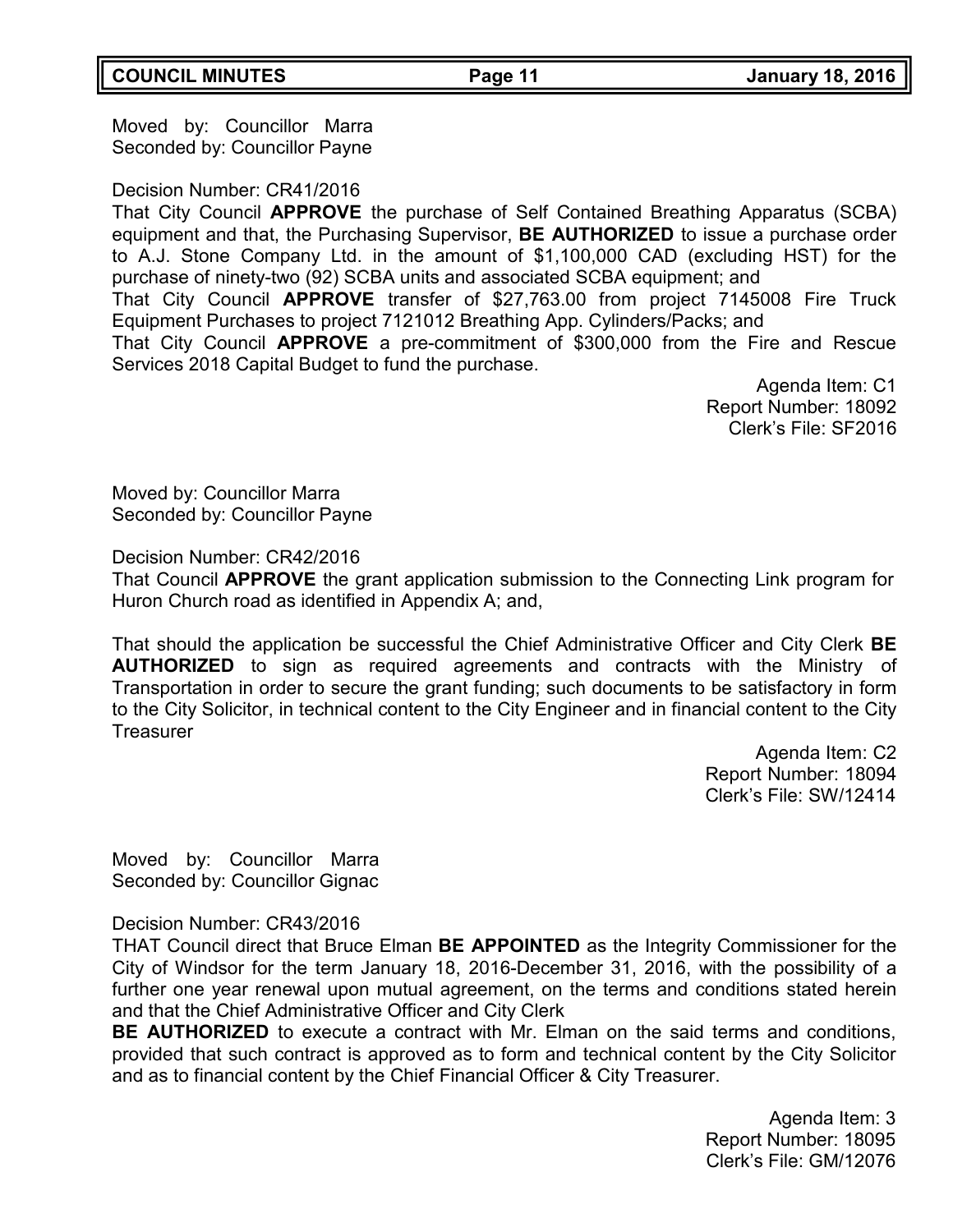Moved by: Councillor Marra Seconded by: Councillor Payne

## Decision Number: CR44/2016

| $\mathbf{I}$ . |                                                                                       | That <b>APPROVAL BE GIVEN</b> for a license agreement with the Downtown Windsor |  |
|----------------|---------------------------------------------------------------------------------------|---------------------------------------------------------------------------------|--|
|                | Community Collaborative (DWCC) for the use of the improved property municipally known |                                                                                 |  |
|                | as 930 Marion Avenue with the following terms:                                        |                                                                                 |  |
|                | a) Licensee:                                                                          | Downtown Windsor Community Collaborative                                        |  |
|                | b) Licensee's Address:                                                                | 1005 Victoria Ave, Windsor ON N9A 5X3                                           |  |
|                | c) Commencement Date:                                                                 | February 1, 2016                                                                |  |
|                | d) Term:                                                                              | One year                                                                        |  |
|                | e) Termination Date:                                                                  | <b>January 31, 2017</b>                                                         |  |
|                | <b>Licensed Premises:</b><br>f                                                        | 930 Marion Avenue (in "as is" condition)                                        |  |
|                | g) License Fee:                                                                       | \$1.00                                                                          |  |
|                | h) Utilities:                                                                         | Payable by the Licensee                                                         |  |
|                | <b>Property Taxes:</b><br>i)                                                          | N/A                                                                             |  |
|                | <b>Permitted Use:</b><br>$\mathbf{j}$                                                 | Collection, preparation, viewing and distribution of                            |  |
|                |                                                                                       | furniture and other household items                                             |  |
|                | k) Option to Renew:                                                                   | None                                                                            |  |
|                | Insurance:<br>I)                                                                      | <b>General Liability Insurance</b>                                              |  |
|                |                                                                                       | Minimum Limit: \$2,000,000                                                      |  |
|                |                                                                                       | Licensee's Legal Liability Insurance                                            |  |
|                |                                                                                       | Minimum Limit \$300,000                                                         |  |
|                |                                                                                       | The Corporation of the City of Windsor to be listed as                          |  |
|                |                                                                                       | additional insured and 30 days notice of cancellation.                          |  |
|                | <b>Additional:</b><br>m)                                                              | Acknowledgement that the use of the building in as-is condition.                |  |
|                |                                                                                       | The licensee will maintain reasonable security of the                           |  |
|                |                                                                                       | building.                                                                       |  |
|                |                                                                                       | This license may be terminated by either party in the event                     |  |
|                |                                                                                       | that a significant failure in the building's condition occurs.                  |  |
|                |                                                                                       |                                                                                 |  |

II. That the Chief Administrative Officer and City Clerk **BE AUTHORIZED** to sign a license agreement, to be satisfactory in form and content to the City Solicitor and in Financial Content to the City Treasurer.

Agenda Item: C4 Report Number: 18096 Clerk's File: APM/12423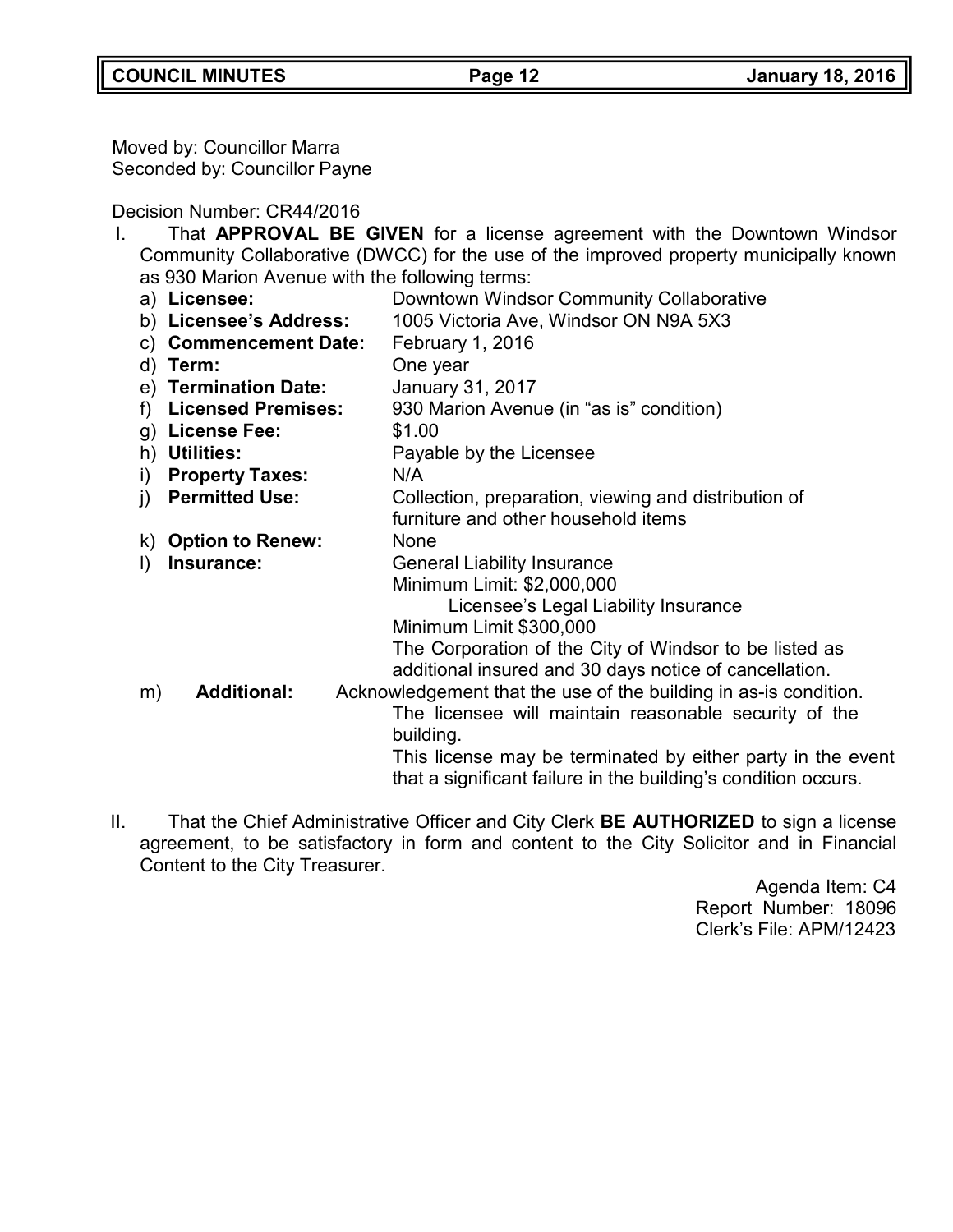| <b>COUNCIL MINUTES</b> |  |
|------------------------|--|
|------------------------|--|

**COUNCIL MINUTES Page 13 January 18, 2016**

### **Adopted by Council at its meeting held January 18, 2016 [CR34-2016)** VC/bm

## **SPECIAL MEETING OF COUNCIL – IN CAMERA January 18, 2016**

### **Meeting called to order at: 5:00 p.m.**

### **Members in Attendance:**

Mayor D. Dilkens Councillor F. Francis Councillor J. Elliott Councillor C. Holt Councillor R. Bortolin Councillor J. Gignac Councillor P. Borrelli (arrives at 5:04 p.m.) Councillor H. Payne Councillor E. Sleiman Councillor I. Kusmierczyk

### **Members Absent:**

Councillor B. Marra

### **Also in attendance:**

H. Reidel, Chief Administrative Officer J. Payne, Community Development and Health Commissioner and Corporate Leader Social Development, Health, Recreation and Culture M. Winterton, City Engineer and Corporate Leader Environmental Protection and Transportation V. Critchley, City Clerk/Licence Commissioner and Corporate Leader Public Engagement and Human Resources O. Colucci, Chief Financial Officer/City Treasurer and Corporate Leader Finance and Technology S. Askin-Hager, City Solicitor and Corporate Leader Economic Development and Public Safety C. Brown, CEO for YQG and WDTC/Corporate Leader of Transportation Services

F. Scarfone, Manager of Real Estate Services (Item 1)

**Verbal Motion is presented by Councillor Gignac, seconded by Councillor Sleiman, to move in Camera for discussion of the following item(s):**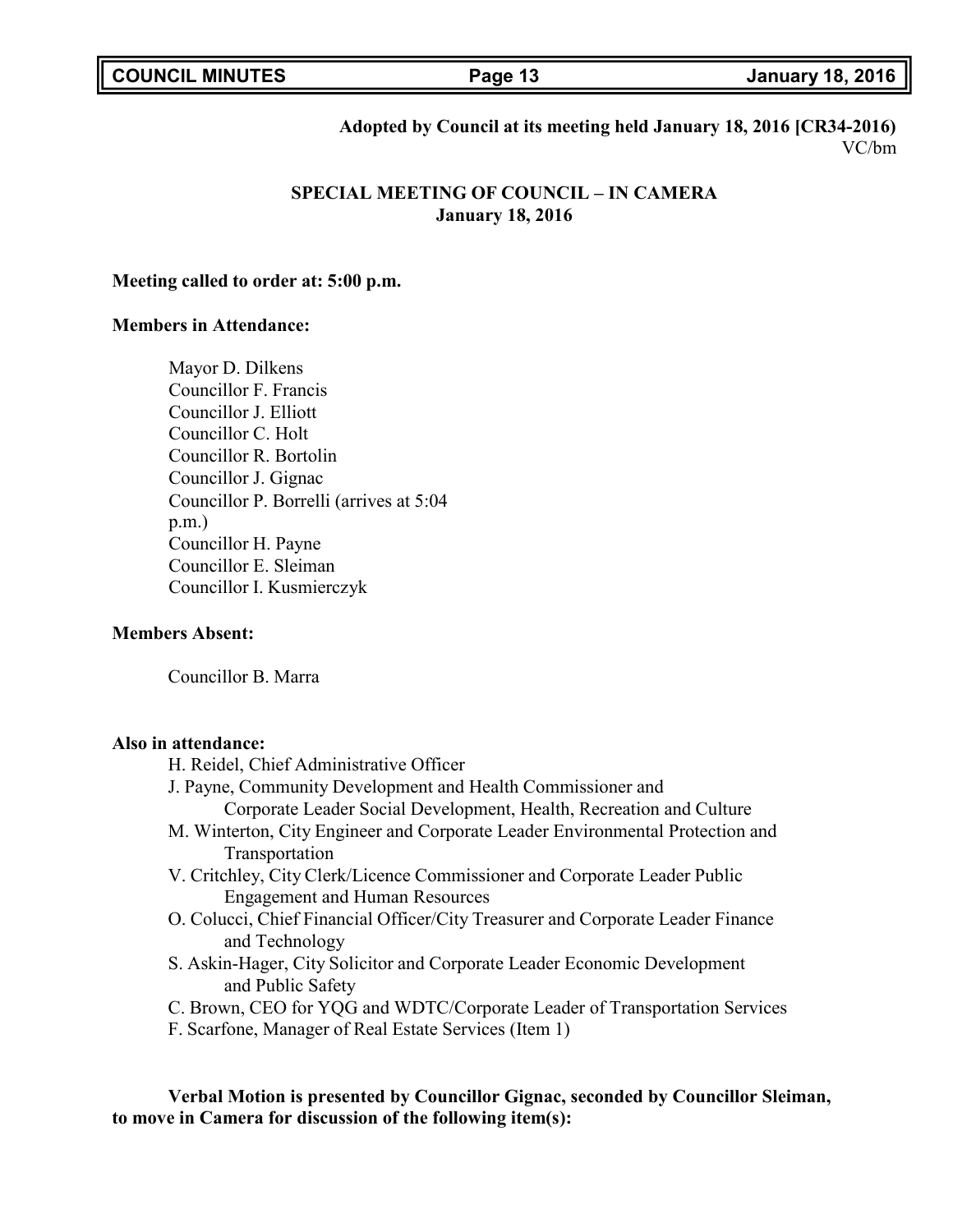| <u>Item</u><br><u>No.</u> | <b>Subject</b>                  | <b>Section – Pursuant</b><br>to Municipal<br>Act,<br>2001,<br><b>as</b><br>amended |
|---------------------------|---------------------------------|------------------------------------------------------------------------------------|
|                           | Property matter – expropriation | 239(2(c)                                                                           |
|                           | <b>Property matter – lease</b>  | 239(2)(c)                                                                          |
| 3.                        | Legal matter – litigation       | 239(2)(e)                                                                          |

### **Motion Carried.**

### **Declarations of Pecuniary Interest:**

None declared.

**Discussion on the items of business. (Items 1, 2 and 3)**

**Verbal Motion is presented by Councillor Kusmierczyk, seconded by Councillor Gignac, to move back into public session.**

**Motion Carried.**

**Moved by Councillor Francis, seconded by Councillor Sleiman, THAT the Clerk BE DIRECTED to transmit the recommendation(s) contained in the report(s) discussed at the In-Camera Council Meeting held January 18, 2016 directly to Council for consideration at the next Regular Meeting.**

1. That the recommendation contained in the in-camera report from the Acting Coordinator of Real Estate Services, Manager of Real Estate Services, City Solicitor and Corporate Leader Economic Development and Public Safety, City Engineer and Corporate Leader Environmental Protection and Transportation and Chief Financial Officer/City Treasurer and Corporate Leader Finance and Technology respecting a property matter - expropriation **BE APPROVED**.

2. That the recommendation contained in the in-camera report from the Asset /Lease Administrator, Manager of Real Estate Services, City Solicitor and Corporate Leader Economic Development and Public Safety and Chief Financial Officer/City Treasurer and Corporate Leader Finance and Technology respecting a property matter – lease **BE APPROVED**.

3. That the recommendation contained in the in-camera report from the Deputy City Solicitor and City Solicitor and Corporate Leader Economic Development and Public Safety respecting a legal matter - litigation **BE APPROVED**.

## **Motion Carried.**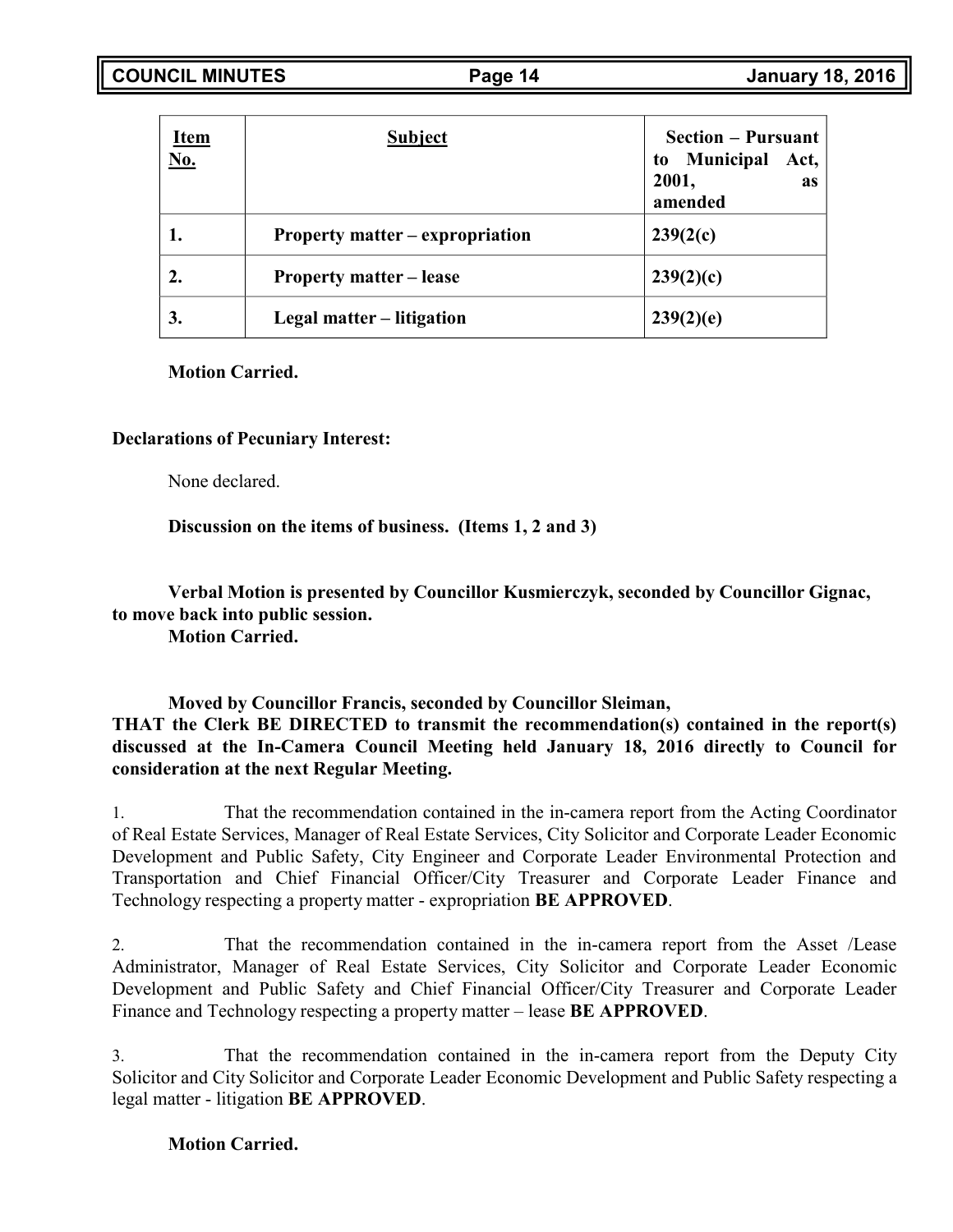**Moved by Councillor Holt, seconded by Councillor Bortolin, That the special meeting of council held January 18, 2016 BE ADJOURNED. (Time: 5:07 p.m.) Motion Carried.**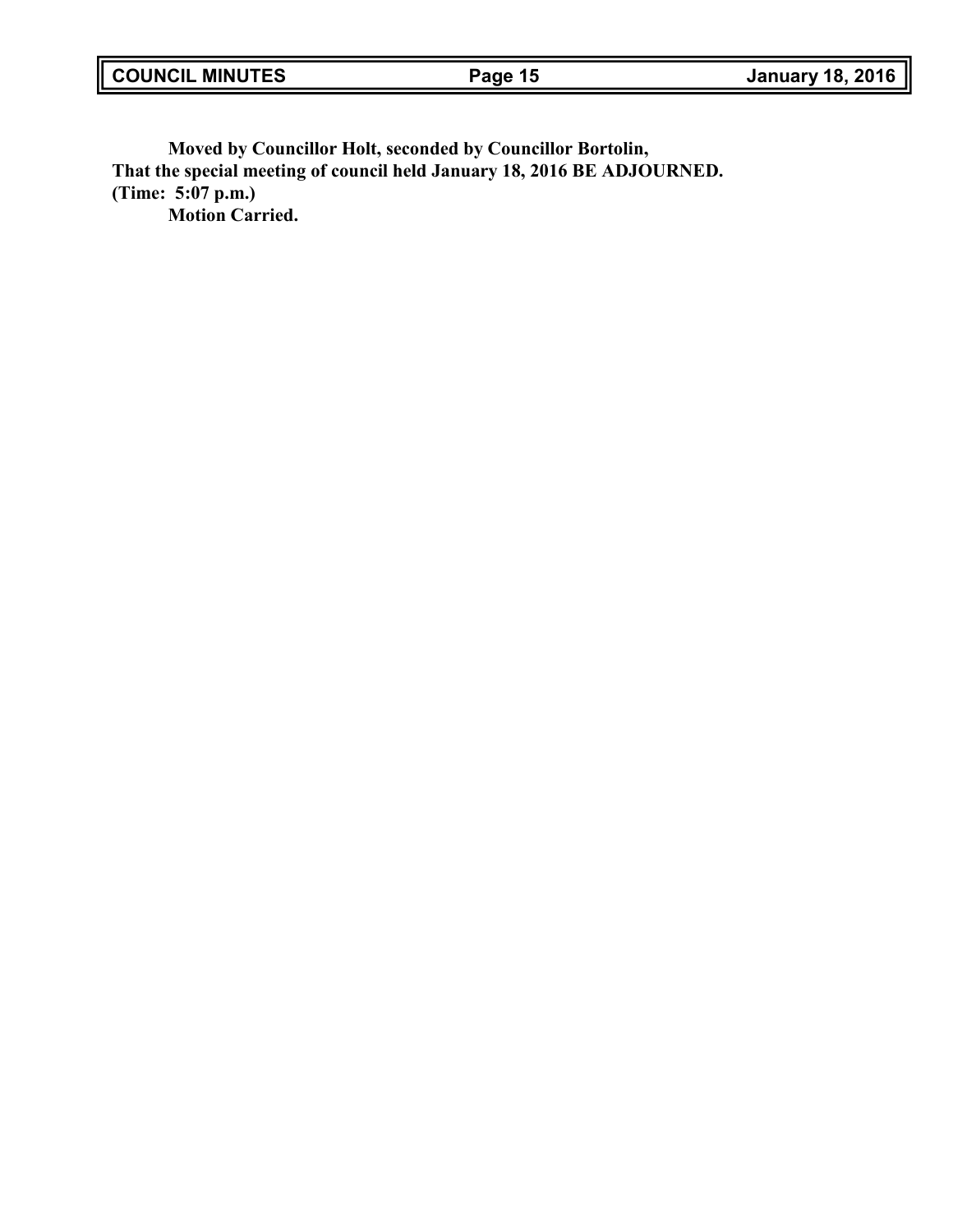## **Adopted by Council at its meeting held January 18, 2016 [CR35/2016] VC/bm Windsor, Ontario, January 18, 2016**

# **REPORT OF THE STRIKING COMMITTEE of its meeting held**

January 4, 2016

| <b>PRESENT:</b> | Mayor D. Dilkens<br><b>Councillor F. Francis</b><br>Councillor J. Gignac<br>Councillor J. Elliott<br>Councillor H. Payne<br>Councillor I. Kusmierczyk<br>Councillor E. Sleiman |
|-----------------|--------------------------------------------------------------------------------------------------------------------------------------------------------------------------------|
|                 | Councillor R. Bortolin                                                                                                                                                         |
|                 | Councillor C. Holt                                                                                                                                                             |
|                 |                                                                                                                                                                                |

**ABSENT:** Councillor B. Marra Councillor P. Borrelli

### **Also in attendance:**

| J. Payne, Community Development and Health Commissioner and                |
|----------------------------------------------------------------------------|
| Corporate Leader Social Development, Health, Recreation and Culture        |
| M. Winterton, City Engineer and Corporate Leader Environmental             |
| Protection and Transportation                                              |
| O. Colucci, Chief Financial Officer/City Treasurer and Corporate Leader    |
| Finance and Technology and Chief Administrative Officer                    |
| V. Critchley, City Clerk/Licence Commissioner and Corporate Leader Public  |
| <b>Engagement and Human Resources</b>                                      |
| S. Askin Hager, City Solicitor and Corporate Leader Economic Development   |
| and Public Safety                                                          |
| C. Brown, CEO for YQG and WDTC/Corporate Leader of Transportation Services |

**Verbal Motion is presented by Councillor Sleiman, seconded by Councillor Elliott,** That Rule 3.3(c) of the *Procedure By-law, 98-2011,* **BE WAIVED** to allow for the Mayor to call a special meeting without 24 hours notice.

### **Motion Carried.**

### **Declarations of Pecuniary Interest:**

None declared.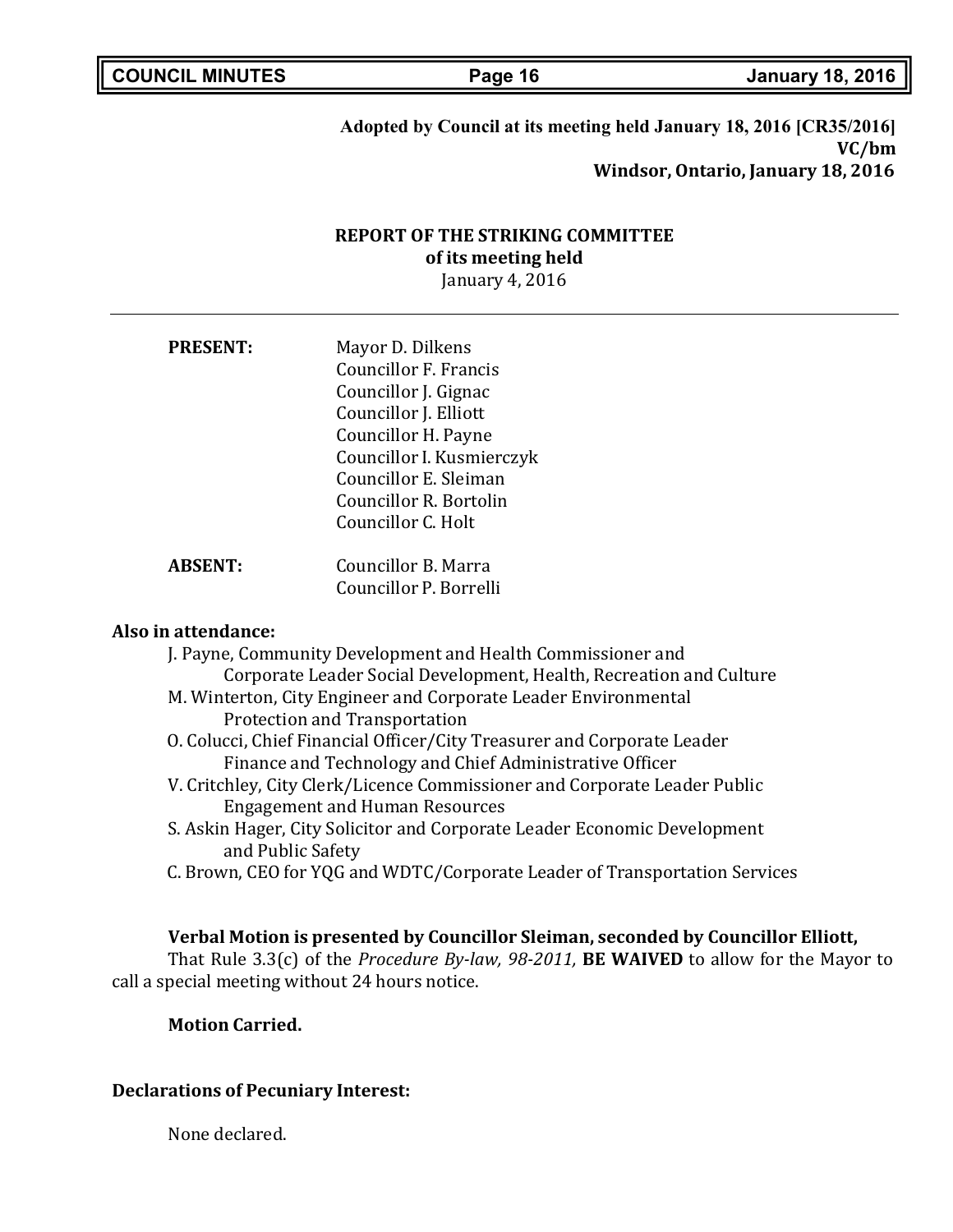Your Committee submits the following recommendations:

(1) That Administration **BE AUTHORIZED** to advertise for the vacant position on the *Windsor Public Library Board* due to the death of Howard Pawley and report back to Council on January 18, 2016, and further that the resignation of Councillor Bortolin **BE ACCEPTED** until the citizen vacancy on the Board has been filled.

*(2)* That Councillor Gignac **BE APPOINTED** to the *Essex-Windsor Solid Waste Authority* as the additional member for the City of Windsor for the years 2016 and 2018.

CHAIR

CITY CLERK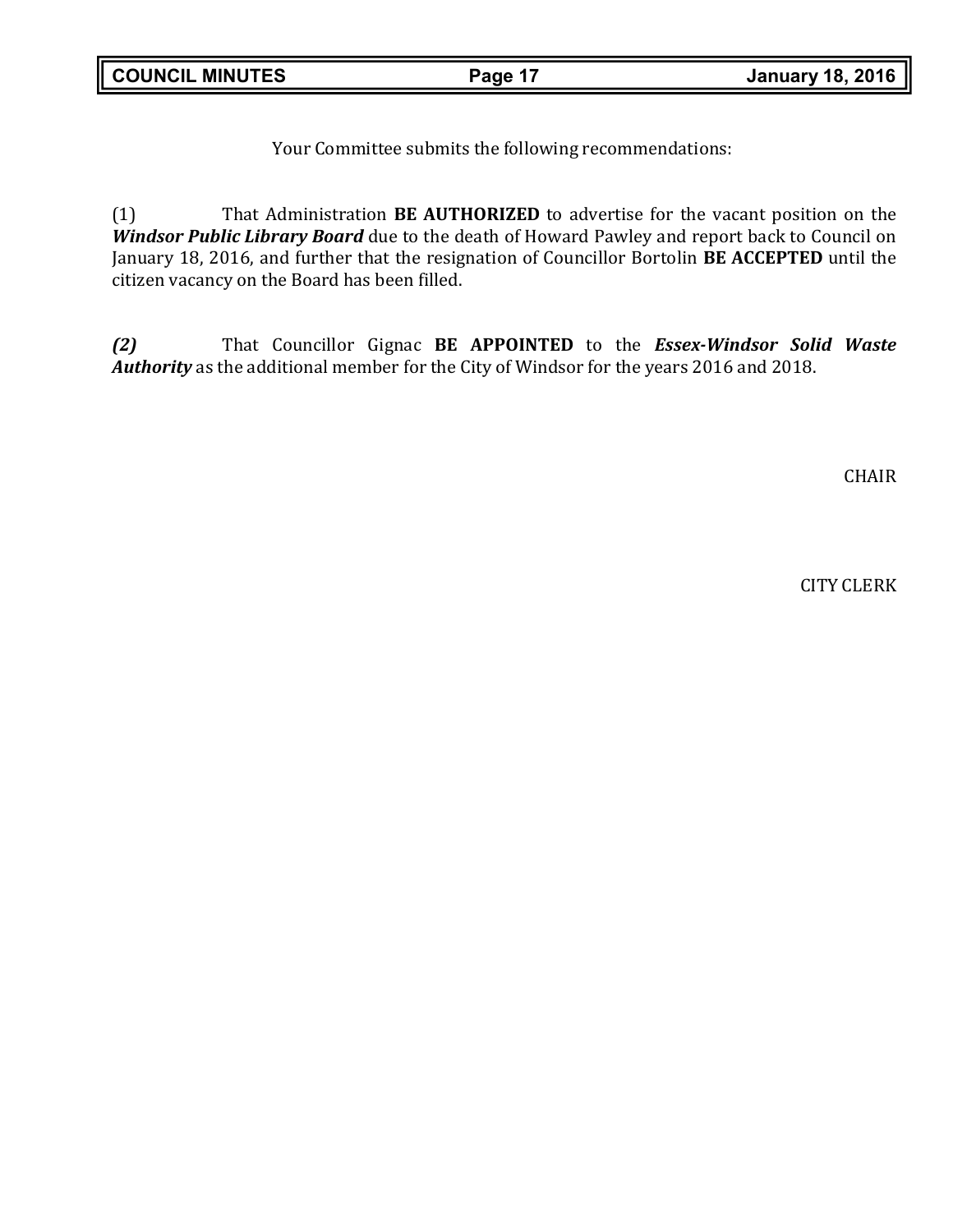**Adopted by Council at its meeting held January 18, 2016 [CR36-2016) VC/bm Windsor, Ontario, January 18, 2016**

# **REPORT OF THE STRIKING COMMITTEE of its meeting held**

January 18, 2016

| <b>PRESENT:</b> | Mayor D. Dilkens          |
|-----------------|---------------------------|
|                 | Councillor F. Francis     |
|                 | Councillor J. Gignac      |
|                 | Councillor J. Elliott     |
|                 | Councillor H. Payne       |
|                 | Councillor I. Kusmierczyk |
|                 | Councillor E. Sleiman     |
|                 | Councillor R. Bortolin    |
|                 | Councillor C. Holt        |
|                 | Councillor P. Borrelli    |
| ABSENT:         | Councillor B. Marra       |

### **Also in attendance:**

| J. Payne, Community Development and Health Commissioner and             |
|-------------------------------------------------------------------------|
| Corporate Leader Social Development, Health, Recreation and Culture     |
| M. Winterton, City Engineer and Corporate Leader Environmental          |
| Protection and Transportation                                           |
| O. Colucci, Chief Financial Officer/City Treasurer and Corporate Leader |

- Finance and Technology and Chief Administrative Officer
- V. Critchley, City Clerk/Licence Commissioner and Corporate Leader Public Engagement and Human Resources
- S. Askin Hager, City Solicitor and Corporate Leader Economic Development and Public Safety
- C. Brown, CEO for YQG and WDTC/Corporate Leader of Transportation Services

### **Declarations of Pecuniary Interest:**

None declared.

Your Committee submits the following recommendation: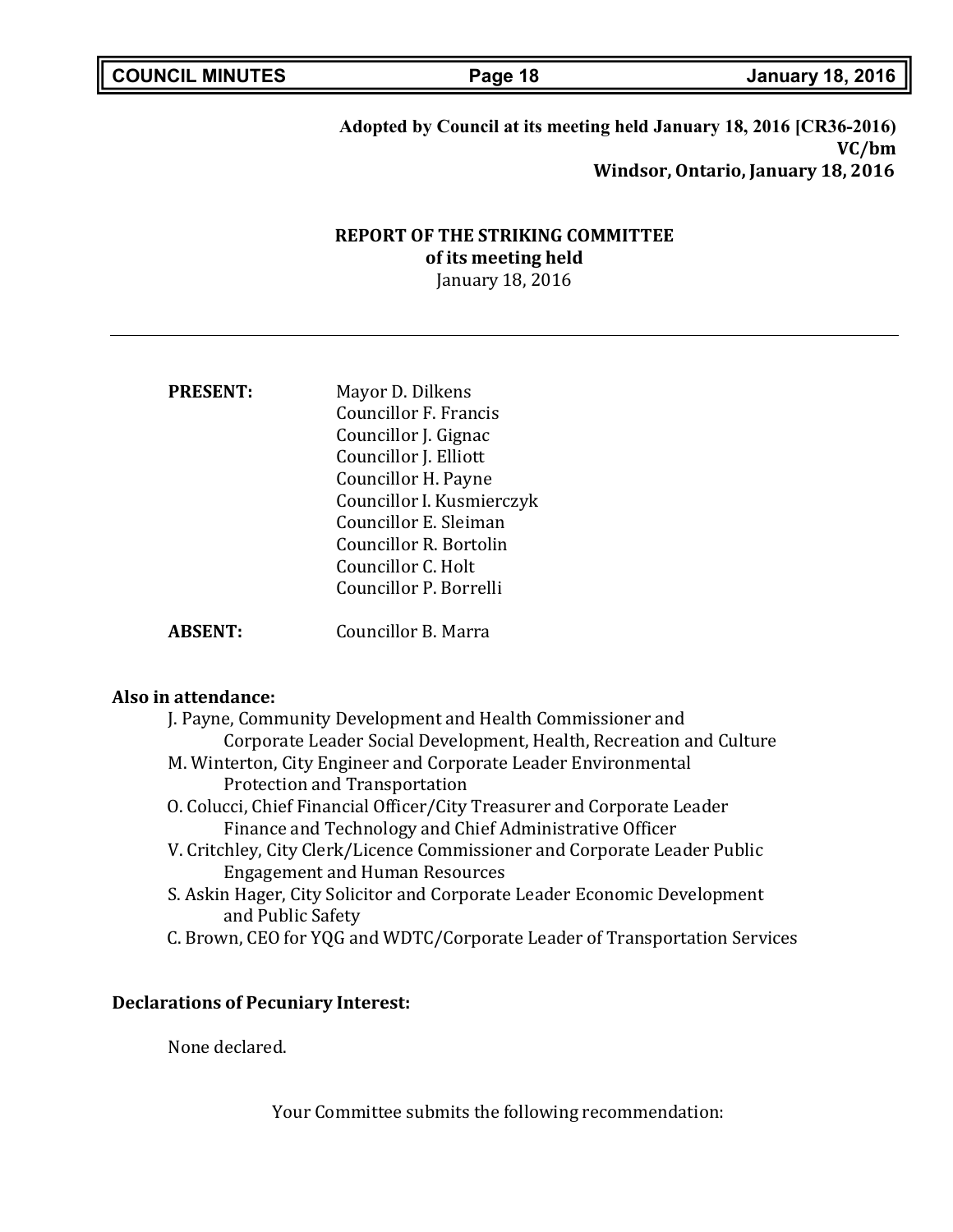(3) That James Stuart **BE APPOINTED** to the *Windsor Public Library Board* for the term expiring November 30, 2018 to fill the vacancy of the late Howard Pawley, and further that Councillor Bortolin **BE RE-APPOINTED** to the Board since the citizen vacancy has now been filled.

CHAIR

CITY CLERK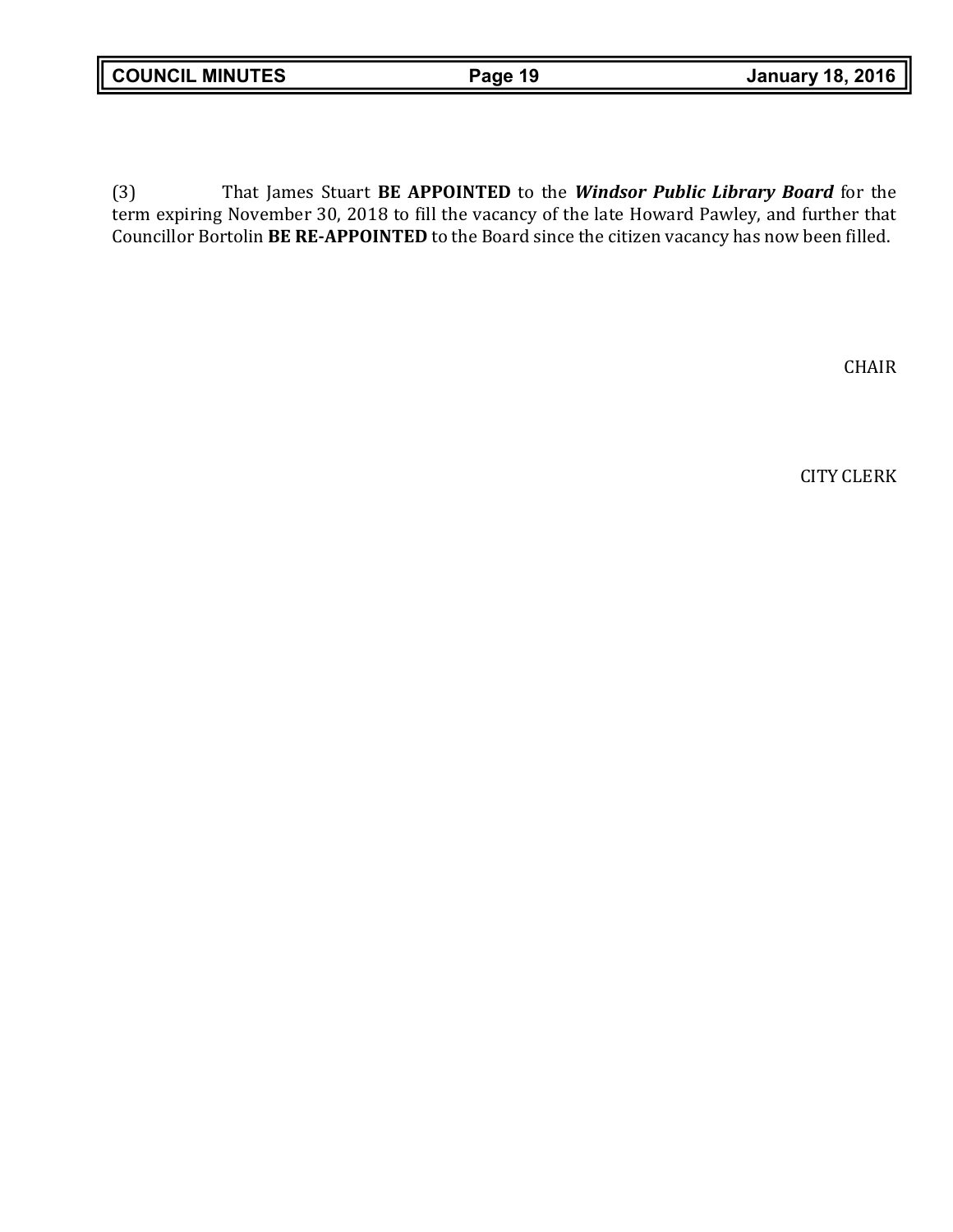**Adopted by Council at its meeting held January 18, 2016 [CR37/2016]** VC/bm

## **SPECIAL MEETING OF ENVIRONMENT, TRANSPORTATION & PUBLIC SAFETY STANDING COMMITTEE – IN CAMERA (Transit Windsor Board of Directors) December 21, 2015**

### **Meeting called to order at: 12:01 p.m.**

### **Members in Attendance:**

Councillor B. Marra, Chair Councillor F. Francis Councillor C. Holt Councillor H. Payne

### **Members Absent:**

Councillor P. Borrelli

### **Also in attendance:**

H. Reidel, Chief Administrative Officer

- J. Payne, Community Development and Health Commissioner and Corporate Leader Social Development, Health, Recreation and Culture
- M. Winterton, City Engineer and Corporate Leader Environmental Protection and Transportation
- V. Critchley, City Clerk/Licence Commissioner and Corporate Leader Public Engagement and Human Resources
- O. Colucci, Chief Financial Officer/City Treasurer and Corporate Leader Finance and Technology
- S. Askin-Hager, City Solicitor and Corporate Leader Economic Development and Public Safety
- C. Brown, CEO for YQG and WDTC/Corporate Leader of Transportation Services

### **Verbal Motion is presented by Councillor Holt, seconded by Councillor Francis, That Rule 3.3(c) of the** *Procedure By-law, 98-2011,* **BE WAIVED to allow for the Chair to call a special meeting without 24 hours notice.**

**Motion Carried.**

**Verbal Motion is presented by Councillor Francis, seconded by Councillor Holt, to move in Camera for discussion of the following item(s):**